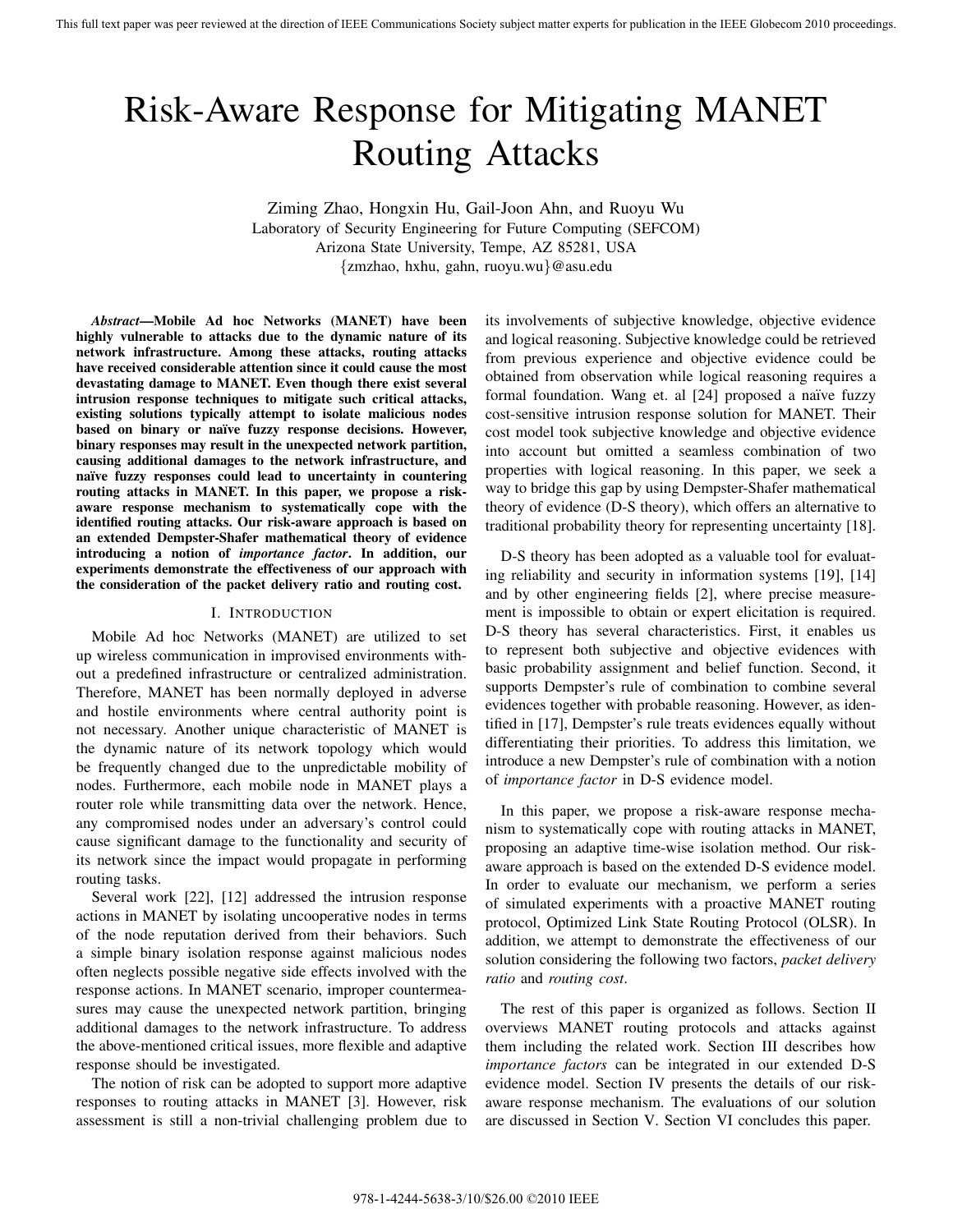and

#### II. RELATED WORK

The major task of the routing protocol is to discover the topology to ensure that each node can acquire a recent map of the network to construct routes to its destinations. Several efficient routing protocols have been proposed for MANET. These protocols generally fall into one of the two major categories: reactive routing protocols and proactive routing protocols. In reactive routing protocols, such as Ad hoc On Demand Distance Vector (AODV) protocol [15], nodes find routes only when they must send data to the destination node whose route is unknown. In contrast, in proactive routing protocols, such as OLSR [4], nodes obtain routes by periodic exchange of topology information with other nodes and maintain route information all the time.

Based on the behavior of attackers, attacks against MANET can be classified into passive or active attacks. Attacks can be further categorized as either outsider or insider attacks. With respect to the target, attacks could be also divided into data packet or routing packet attacks. In routing packet attacks, attackers could not only prevent existing paths from being used, but also spoof non-existing paths to lure data packets to them. Several studies [7], [9], [10], [11] have been carried out on modeling MANET routing attacks. Typical routing attacks include black-hole, fabrication, and modification of various fields in routing packets (route request message, route reply message, route error message, etc.).

Some research efforts have been made to seek preventive solutions [8], [6] for protecting the routing protocols in MANET. Although these approaches can prevent unauthorized nodes from joining the network, they introduce a significant overhead for key exchange and verification with the limited intrusion elimination. Besides, prevention-based techniques are less helpful for defending from malicious insiders who possess the credentials to communicate in the network.

Numerous intrusion detection systems (IDS) for MANET have been recently introduced. Due to the nature of MANET, most IDS are structured to be distributed and have a cooperative architecture. Similar to signatured-based and anomalybased IDS models for wired network, IDS for MANET use specification-based approaches and statistics-based approaches. Specification-based approaches, for example DE-MEM [21], C. Tseng et al. [20] and M. Wang et al. [23], monitor network activities and compare them with known attack features, which are impractical to cope with new attacks. On the other hand, statistics-based approaches, such as Watchdog [13] and Lipad [1], compare network activities with normal behavior patterns, which result in higher false positives rate than specification-based ones. Because of the existence of false positives in both MANET IDS models, intrusion alerts from these systems always accompany with alert confidence, which indicates the possibility of attack occurrence.

Intrusion response systems (IRS) for MANET are inspired by MANET IDS. [22], [12] isolate malicious nodes based on their reputations. Their work fails to take advantage of IDS alerts and simple isolation of nodes may cause unexpected network partition. [24] brings the concept of cost-sensitive into MANET intrusion response which considers topology dependency and attack damage. The advantage of our solution is that we integrate evidences from IDS, local routing table with expert knowledge to estimate risk of attacks, and countermeasures with a mathematical reasoning approach.

## III. EXTENDED DEMPSTER-SHAFER THEORY OF **EVIDENCE**

In D-S theory, propositions are represented as subsets of a given set. Suppose  $\Theta$  is a finite set of states, and let  $2^{\Theta}$ denote the set of all subsets of Θ. D-S theory calls Θ, a frame of discernment. When a proposition corresponds to a subset of a frame of discernment, it implies that a particular frame discerns the proposition. First, we introduce a notion of *importance factor*.

DEFINITION 1. Importance factor  $(IF)$  is a positive real number associated with the importance of evidence.  $IFs$  are derived from historical observations or expert experiences.

DEFINITION 2. An evidence E is a 2-tuple  $\langle m, IF \rangle$ , where  $m$  describes the basic probability assignment [18]. Basic probability assignment function  $m$  is defined as follows:

$$
m(\phi) = 0 \tag{1}
$$

$$
\sum_{A \subset \Theta} m(A) = 1 \tag{2}
$$

According to [18], a function  $Bel: 2^{\Theta} \rightarrow [0, 1]$  is a belief function over  $\Theta$  if it is given by (3) for some basic probability assignment  $m: 2^{\Theta} \rightarrow [0, 1].$ 

$$
Bel(A) = \sum_{B \subset A} m(B) \tag{3}
$$

 $Bel(A)$  describes a measure of the total beliefs committed to the evidence A.

Given several belief functions over the same frame of discernment and based on distinct bodies of evidence, Dempster's rule of combination (DRC), which is given by (4), enables us to compute the orthogonal sum, which describes the combined evidence.

Suppose  $Bel_1$  and  $Bel_2$  are belief functions over the same frame  $\Theta$ , with basic probability assignments  $m_1$  and  $m_2$ . Then the function  $m: 2^{\Theta} \rightarrow [0, 1]$  defined by  $m(\phi)=0$  and

$$
m(C) = \frac{\sum_{A_i \bigcap B_j = C} m_1(A_i) m_2(B_j)}{1 - \sum_{A_i \bigcap B_j = \phi} m_1(A_i) m_2(B_j)}
$$
(4)

for all non-empty  $C \subset \Theta$ ,  $m(C)$  is a basic probability assignment which describes the combined evidence.

DEFINITION 3. Extended D-S evidence model with importance factors: Suppose  $E_1 = \langle m_1, IF_1 \rangle$ ,  $E_2 = \langle m_2, IF_2 \rangle$  are two independent evidences. Then, the combination of  $E_1$  and  $E_2$  is  $E = \langle m_1 \oplus m_2, (IF_1 + IF_2)/2 \rangle$ , where  $\oplus$  is Dempster's rule of combination with *importance factors*.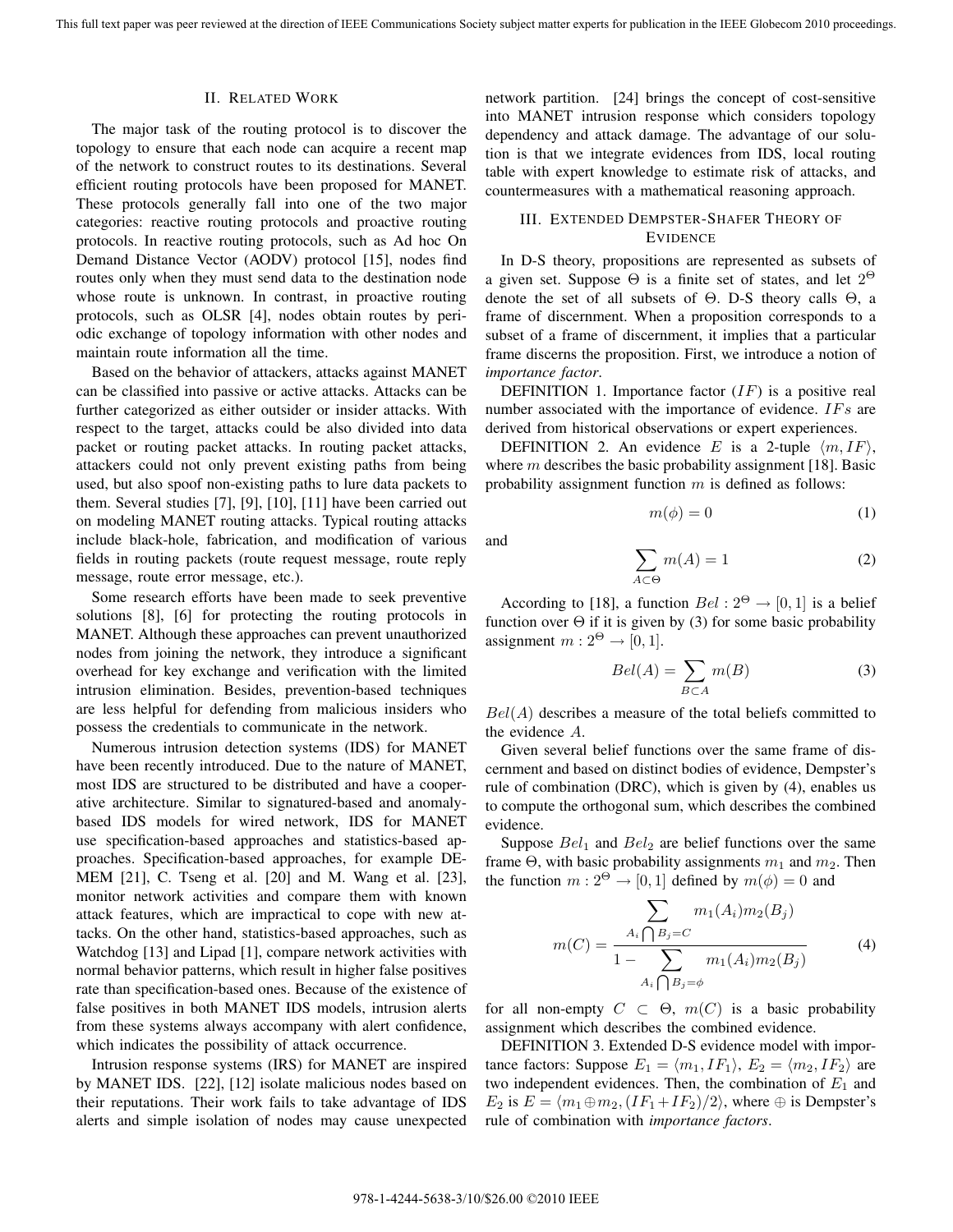

Fig. 1: Risk-Aware Response Mechanism

THEOREM 1. Dempster's Rule of Combination with Importance Factors (DRCIF): Suppose  $Bel<sub>1</sub>$  and  $Bel<sub>2</sub>$  are belief functions over the same frame of discernment Θ, with basic probability assignments  $m_1$  and  $m_2$ . The *importance factors* of these evidences are  $IF_1$  and  $IF_2$ . Then the function  $m': 2^\Theta \rightarrow [0,1]$  defined by

and

$$
m'(C,IF_1,IF_2) =
$$

 $m'(\phi)=0$ 

$$
= \frac{\sum_{A_i \bigcap B_j = C} [m_1(A_i)^{\frac{IF_1}{IF_2}} \cdot m_2(B_j)^{\frac{IF_2}{IF_1}}]}{\sum_{C \subset \Theta, C \neq \phi} \sum_{A_i \bigcap B_j = C} [m_1(A_i)^{\frac{IF_1}{IF_2}} \cdot m_2(B_j)^{\frac{IF_2}{IF_1}}]}
$$

for all non-empty  $C \subset \Theta$ ,  $m'$  is a basic probability assignment for the combined evidence.

In order to make the result of combination consistent with multiple evidences, we also introduce a combination algorithm. The complexity of our algorithm is  $O(n)$ , where n is the number of evidences. It indicates our extended Dempster-Shafer theory demands no extra computational cost compared to naïve fuzzy method.

#### IV. RISK-AWARE RESPONSE MECHANISM

In this section, we articulate an adaptive risk-aware response mechanism based on quantitative risk estimation and risk tolerance. Instead of applying simple binary isolation of malicious nodes, our approach adopts an isolation mechanism in a temporal manner based on the risk value. We perform risk assessment with the extended D-S evidence theory introduced in Section III for both attacks and corresponding countermeasures to make more accurate response decisions. Our risk-aware response mechanism is illustrated in Figure 1.

#### *A. Response to Routing Attacks*

In our approach, we use two different responses to deal with different attack methods: *routing table recovery* and *node isolation*.

*Routing table recovery* includes local routing table recovery and global routing recovery. Local routing recovery is performed by victim nodes that detect the attack and automatically recover its own routing table. Global routing recovery involves with sending recovered routing messages by victim nodes and updating their routing table based on corrected routing information in real time by other nodes in MANET.

Routing table recovery is an indispensable response and should serve as the first response method after successful detection of attacks. In proactive routing protocols like OLSR, routing table recovery does not bring any additional overhead since it periodically goes with routing control messages. Also, as long as the detection of attack is positive, this response causes no negative impacts on existing routing operations.

*Node isolation* may be the most intuitive way to prevent further attacks from being launched by malicious nodes in MANET. To perform node isolation response, the neighbors of the malicious node ignore the malicious node by neither forwarding packets through it nor accepting any packets from it. On the other hand, binary node isolation response may result in negative impacts to the routing operations, even bringing more routing damages than the attack itself. In our risk-aware response mechanism, we adopt two types of timewise isolation responses: *temporary isolation* and *permanent isolation*, which are discussed in Section IV-C.

#### *B. Risk Assessment*

Since the attack response actions may cause more damages than attacks, the risks of both attack and response should be estimated. We classify the security states of MANET into two categories: {Secure, Insecure}. In other words, the frame of discernment would be  $\{\phi, \{\text{Secure}\}\}\$ ,  $\{\text{Secure}\}\$ Insecure}}. Then  $Bel\{Insecure\}$  is used to represent the risk of MANET.

*1) Selection of Evidences:* Our evidence selection approach considers subjective evidence from experts' knowledge and objective evidence from routing table modification. We propose a unified analysis approach for evaluating the risks of both attack  $(Risk_A)$  and countermeasure  $(Risk_C)$ .

We take the confidence level of alerts from IDS as the subjective knowledge in *Evidence 1*. In terms of objective evidences, we analyze different routing table modification cases. There are three basic items in OLSR routing table (*destination*, *next hop*, *distance*). Thus, routing attack can cause existing routing table entry to be missed, or any item of routing table entry to be changed. We illustrate the possible cases of routing table change and analyze the degrees of damage in *Evidences 2* to *5*.

Evidence 1: Alert Confidence. The confidence of attack detection is provided by the IDS to address the possibility of the attack occurrence. Since the false alarm is a serious problem for most IDS, the confidence factor must be considered for the risk assessment of the attack. The basic probability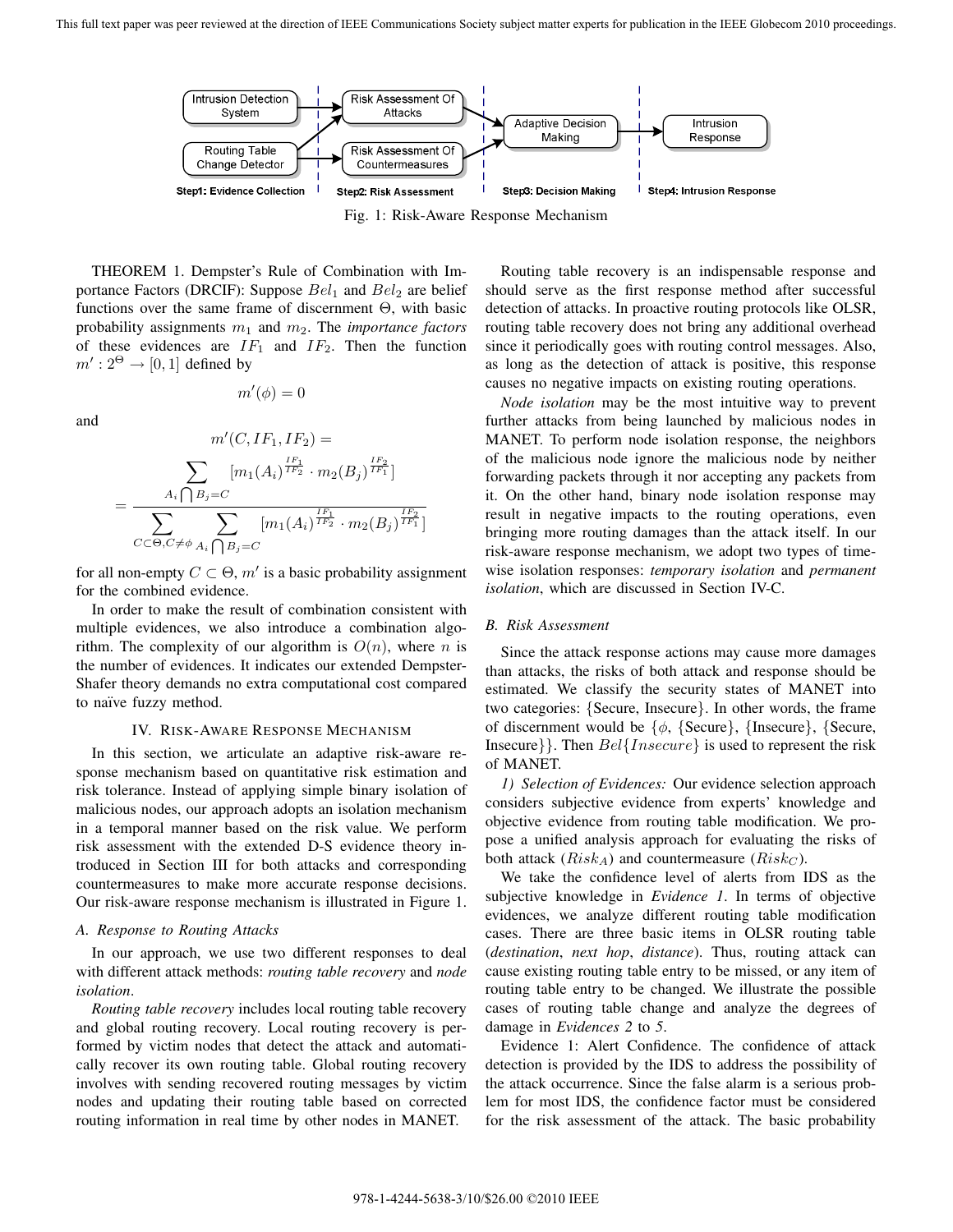assignments of *Evidence 1* are based on three equations (5)– (7):

$$
m(Insecure) = c, c \text{ is confidence given by } IDs
$$
 (5)

$$
m(Secure) = 1 - c \tag{6}
$$

$$
m(Secure, Insecure) = 0 \tag{7}
$$

Evidence 2: Missing Entry. This evidence indicates the proportion of missing entries in routing table. Link withholding attack or node isolation countermeasure can cause possible deletion of routing table entries from routing table of the node.

Evidence 3: Changing Entry I. This evidence represents the proportion of changing entries in the case of *next hop being the malicious node*. In this case, the malicious node builds a direct link to this node. So it is highly possible for this node to be the attacker's target. Malicious node could drop all the packages to or from the target node, or it can behave as a normal node and wait for future attack actions. Note that isolating a malicious node cannot trigger this case.

Evidence 4: Changing Entry II. This evidence shows the proportion of changed entries in the case of *different next hop (not the malicious node) and the same distance*. We believe the impacts on the node communication should be very minimal in this case. Both attacks and countermeasures could cause this case.

Evidence 5: Changing Entry III. This evidence points out the proportion of changing entries in the case of *different next hop (not the malicious node) and the different distance*. Similar to Evidence 4, both attacks and countermeasures could result in this evidence. The path change may also affect routing cost and transmission delay of the network.

Basic probability assignments of Evidences 2 to 5 are based on Equations 8, 9 and 10. Equations 8, 9 and 10 are piece-wise linear functions, where *a*, *b*, *c*, and *d* are constant thresholds and determined by experts.

$$
m(Insecure) = \begin{cases} d & x \in [0, a] \\ \left(\frac{1-2d}{c-a}\right)(x-a) & x \in (a, c] \\ 1-d & x \in (c, 1] \end{cases}
$$
 (8)

$$
m(Secure) = \begin{cases} 1 - d + \left(\frac{2d - 1}{b}\right)x & x \in [0, b] \\ d & x \in (b, 1] \end{cases}
$$
(9)

$$
m(Sec, Insec) = \begin{cases} \frac{1-2d}{b}x & x \in [0, a] \\ d - \frac{2d-1}{b}x - (\frac{1-2d}{c-a})(x-a) & x \in (a, b] \\ 1 - b - (\frac{1-2d}{c-a})(x-a) & x \in (b, c] \\ 0 & x \in (c, 1] \end{cases}
$$
(10)

*2) Combination of Evidences:* For simplicity, we call the combined evidence for attack,  $E_A$  and the combined evidence for countermeasure,  $E_C$ . Thus,  $Bel<sub>A</sub>(Insecure)$  and  $Bel<sub>C</sub>(Insecure)$  represent risks of attack  $(Risk<sub>A</sub>)$  and countermeasures  $(Risk<sub>C</sub>)$ , respectively. The combined evidences,  $E_A$  and  $E_C$  are defined in Equations 11 and 12. The entire risk value derived from  $Risk_A$  and  $Risk_C$  is given in Equation 13.

$$
E_A = E_1 \oplus E_2 \oplus E_3 \oplus E_4 \oplus E_5 \tag{11}
$$

$$
E_C = E_2 \oplus E_4 \oplus E_5 \tag{12}
$$

where ⊕ is *Dempster's rule of combination with important factors* defined in THEOREM 1.

$$
Risk = Bel_A(Insecure) - Bel_C(Insecure)
$$
 (13)

#### *C. Adaptive Decision Making*

Our adaptive decision making module is based on quantitative risk estimation and risk tolerance. The response level is additionally divided into multiple bands. Each band is associated with an isolation degree, which presents a different time period of the isolation action. The response action and band boundaries are all determined in accordance with risk tolerance and can be changed when risk tolerance threshold changes. The upper risk tolerance threshold  $(UT)$  would be associated with permanent isolation response. The lower risk tolerance threshold (LT) would remain each node intact. The band between the upper tolerance threshold and lower tolerance threshold are associated with the temporary isolation response, in which the isolation time  $(T)$  changes dynamically based on the different response level given by Equations 14 and 15, where  $n$  is the number of bands and  $i$  is the corresponding isolation band.

$$
i = \lceil \frac{Risk - LT}{UT - LT} \times n \rceil, Risk \in (LT, UT) \tag{14}
$$

$$
T = 100 \times i \ (millisecons) \tag{15}
$$

We recommend the value of lower risk tolerance threshold be 0 initially if no additional information is available. It implies when the risk of attack is greater than the risk of isolation response, the isolation is needed. If other information is available, it could be used to adjust thresholds. For example, *node reputation* is one of important factors in MANET security, our adaptive decision making module could take this factor into account as well. That is, if the compromised node has a high or low reputation level, IRS can intuitively adjust the risk tolerance thresholds accordingly. In the case that LT is set less than 0, even if the risk of attack is not greater than the risk of isolation, IRS might also perform an isolation task to the malicious nodes.

The risk tolerance thresholds could also be dynamically adjusted by another factors, such as *attack frequency*. If the attack frequency is high, more severe response action should be taken to counter this attack. Our risk-aware response module could achieve this objective by reducing the values of risk tolerance threshold and narrowing the range between two risk tolerance thresholds.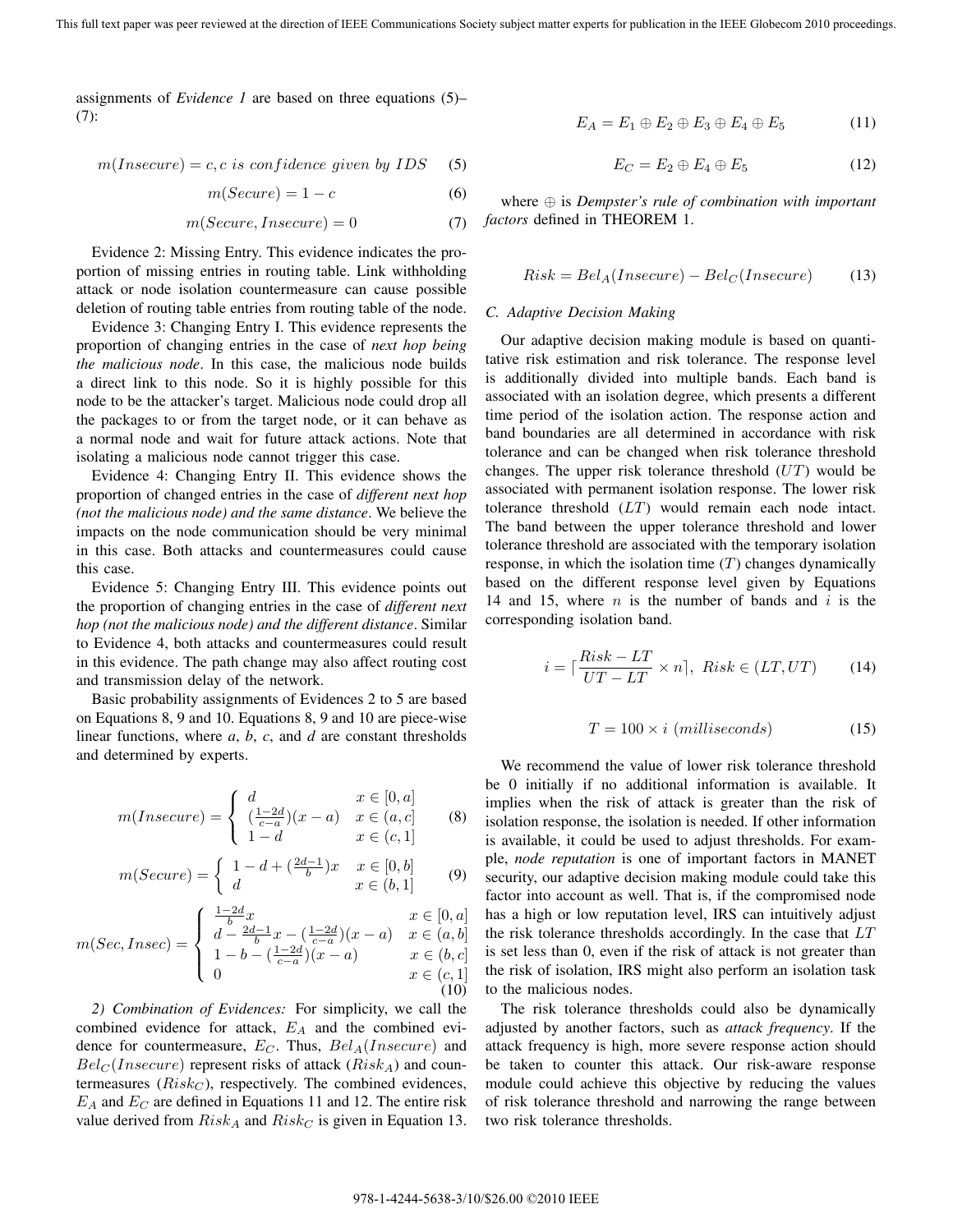

Fig. 2: Attack Scenario and Relevant Routing Tables

TABLE I: Risk Assessment

| Node Number | $Bel$ <sup><math>DRC</math></sup> | $Bel_{\alpha}^{DRC}$<br>$\overline{ }$ | $Bel^{DRCIF}$ | $Bel_{\alpha}^{DRCIF}$ | $_{Risk}$ DRC | $Risk^{DRCIF}$ |
|-------------|-----------------------------------|----------------------------------------|---------------|------------------------|---------------|----------------|
|             | 0.00011                           | 0.00164                                | 0.467         | 9.0136                 | $-0.00153$    | 0.4534         |
|             | $5.7e-6$                          | 0.00164                                | 0.00355       | 0.0136                 | $-0.00163$    | $-0.01005$     |



Fig. 3: Packet Delivery Ratio & Routing Cost in Three Stages



Fig. 4: Packet Delivery Ratio & Routing Cost in Response Mechanisms: Binary Isolation, DRC and DRCIF

### V. CASE STUDY AND EVALUATION

Figure 2(a) shows our case study scenario, where packets from Node 5 to Node 0 are supposed to go through Node 2 and Node 4. Supposing a malicious Node 1 advertises it has a direct link (fake link) to Node 0, every node updates its own routing table accordingly. As a result, the packets from Node 5 to Node 0 traverse Node 1 rather than Node 2 and Node 4. Hence, Node 1 can manipulate the traffic between nodes. We assume, as Node 1's one-hop neighbors, both Node 0 and Node 4 get the intrusion alerts with confidence of 80%

from their respective IDS modules. Figures 2(b)-(c) show the routing tables of Node 0 and Node 4 before the attack, after the attack and after the isolation, respectively. We set  $a = 0.2$ ,  $b = 0.7, c = 0.8, d = 0.05, IF_1 = 5, IF_2 = 7, IF_3 = 10,$  $IF_4 = 3$ ,  $IF_5 = 3$ ,  $LT = 0$ , and  $UT = 1$  in our experiments. As shown in Table I, Node 1 is isolated by Node 0 based on risk assessment mechanism with our extended D-S theory, while the original D-S theory keeps Node 1 for both Node 0 and Node 4.

**DRC** 

DRCIE

Our experiments adopted NS-2 simulation tool based on the